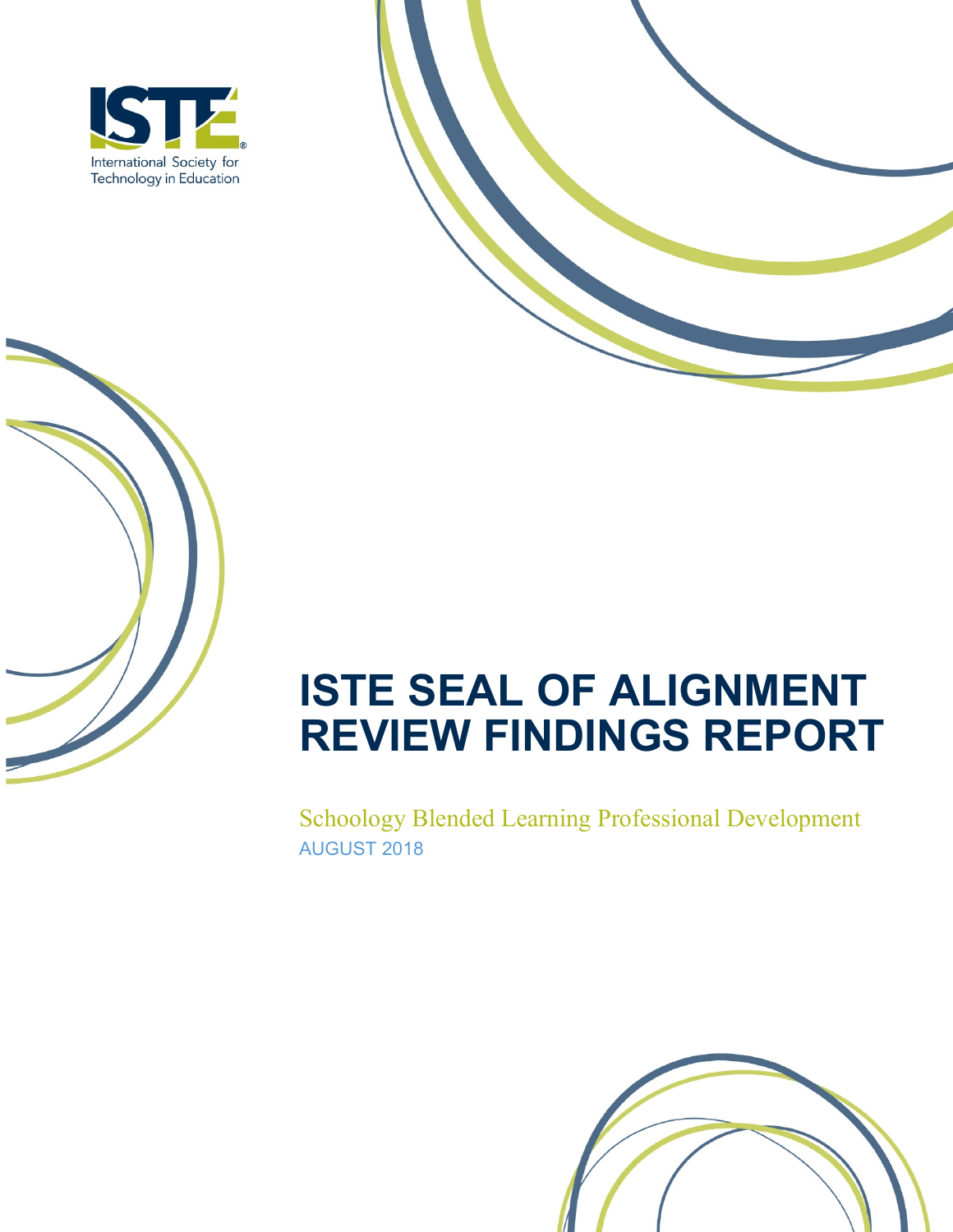



## **TABLE OF CONTENTS**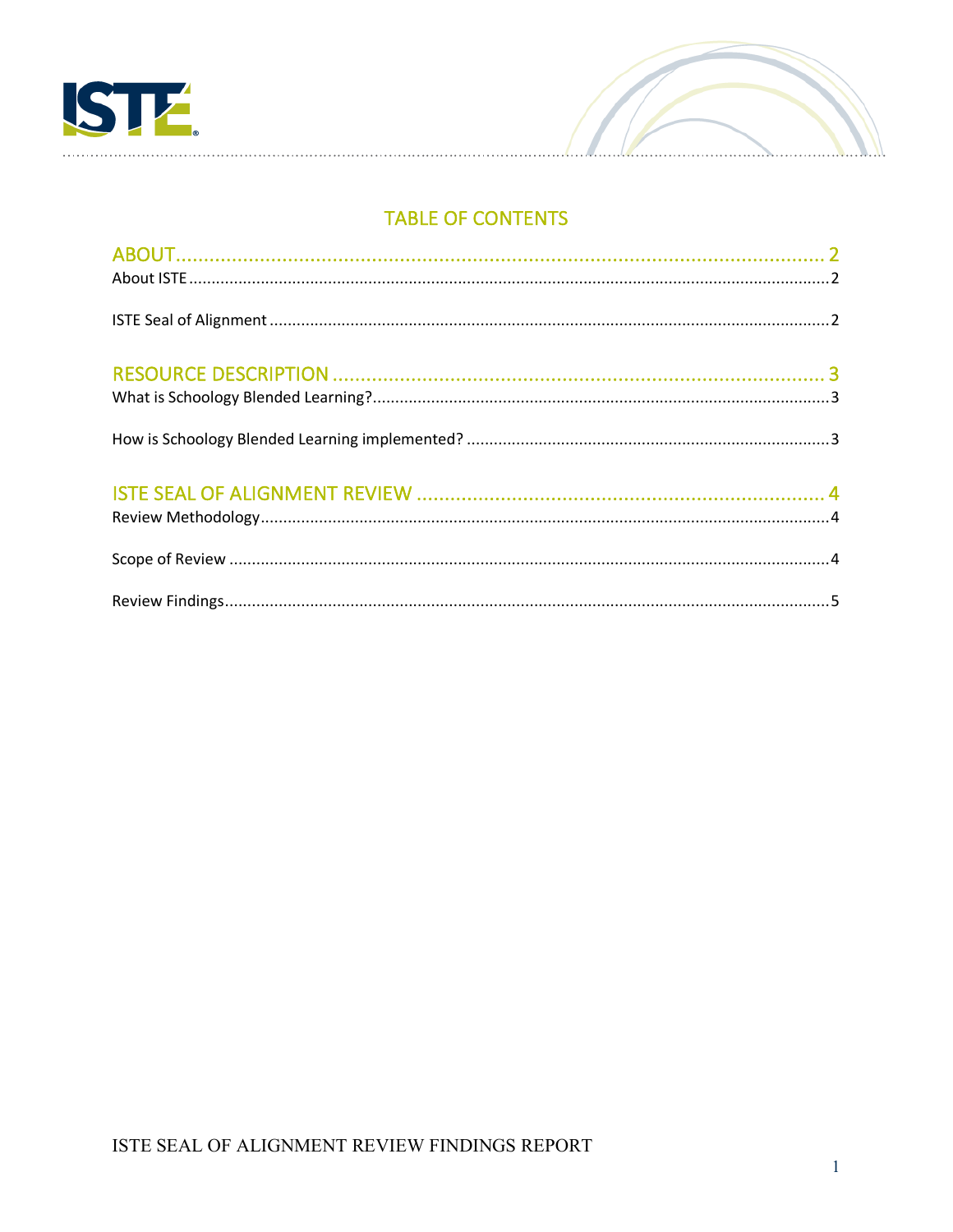

# ABOUT

#### **ABOUT ISTE**

The International Society for Technology in Education (ISTE) is the premier nonprofit membership organization serving educators and education leaders. ISTE is committed to empowering connected learners in a connected world and serves more than 100,000 education stakeholders throughout the world.

As the creator and steward of the definitive education technology standards, our mission is to empower learners to nourish in a connected world by cultivating a passionate professional learning community, linking educators and partners, leveraging knowledge and expertise, advocating for strategic policies, and continually improving learning and teaching

#### **ISTE SEAL OF ALIGNMENT**

Resources and products designed with the ISTE Standards in mind are choosing to demonstrate their commitment to support critical digital age learning skills and knowledge. Regardless of a solution's intended grade level, purpose or content area, by addressing the ISTE Standards and earning a Seal of Alignment, a solution is shown to consciously, purposefully and meaningfully support best practices for digital age teaching and learning.

ISTE considers a solution aligned to the ISTE Standards only after an extensive review conducted by trained ISTE Seal of Alignment reviewers, and it has been determined to meet all critical elements of a particular standard indicator in accordance with specific review criteria.

By earning a Seal of Alignment, ISTE verifies that this product:

- Promotes critical technology skills
- Supports the use of technology in appropriate ways
- Contributes to the pedagogically robust use of technology for teaching and learning
- Aligns to the ISTE Standards in specific ways as described in the review finding report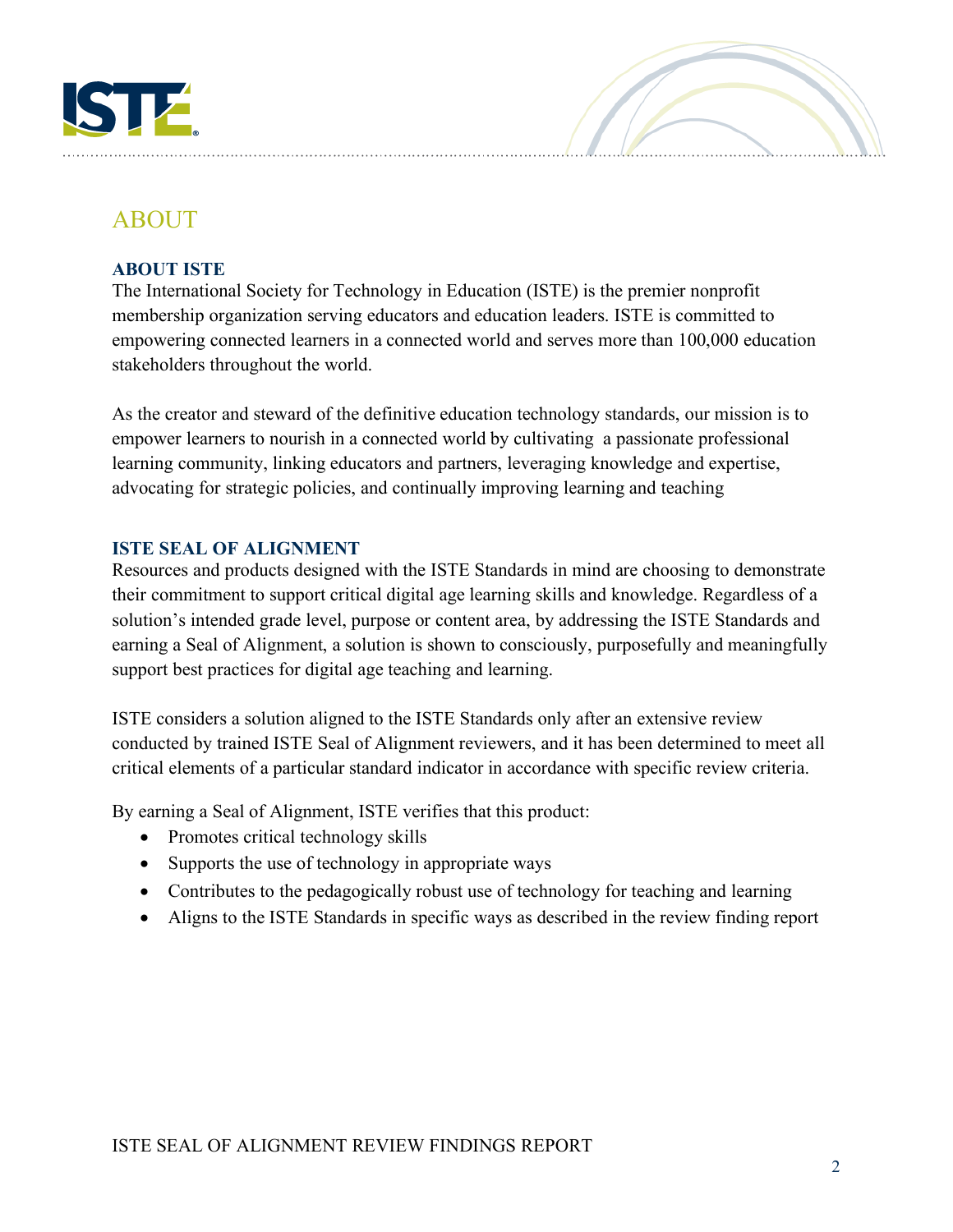



# RESOURCE DESCRIPTION

### **WHAT IS SCHOOLOGY BLENDED LEARNING?**

Schoology offers a professional development program on blended learning using the Schoology platform and tools. School teams, consisting of cohorts of up to 15 educators participate to transform their educational environment with a shared vision for learning. Teams engage with other teams to collaborate and develop professional networks.

The Schoology Blended Learning Professional Development is grounded in research-based strategies and collaboration to enable educators to master and apply new learning in their own educational context.

The Schoology Blended Learning program facilitates a learning experience for educators that not only models the use of the Schoology platform, but leads participants through a blended learning experience that allows for practice and exploration in all of the delivery modes for authentic activities.

#### **HOW IS SCHOOLOGY BLENDED LEARNING IMPLEMENTED?**

The Blended Learning program consists of nine sessions of approximately 24 contact hours, delivered over a school year:

- 1. Beginning Your Blended Learning Journey
- 2. Communicating in a Blended Learning Environment
- 3. Facilitating a Powerful Online Community
- 4. Driving Instruction with Digital Assessment
- 5. Blended Learning in Action
- 6. Planning for Flipped Instruction
- 7. Designing Transformative Lessons for Digital Age Learners
- 8. Global Collaboration
- 9. Planning for Next Steps in Your Blended Learning Journey

Working with Schoology coaches and educational experts, the shared experience is designed to help schools transform their classrooms while maximizing the use of Schoology platform tools. The nine-month program may be delivered at the school, district, or through a professional learning community.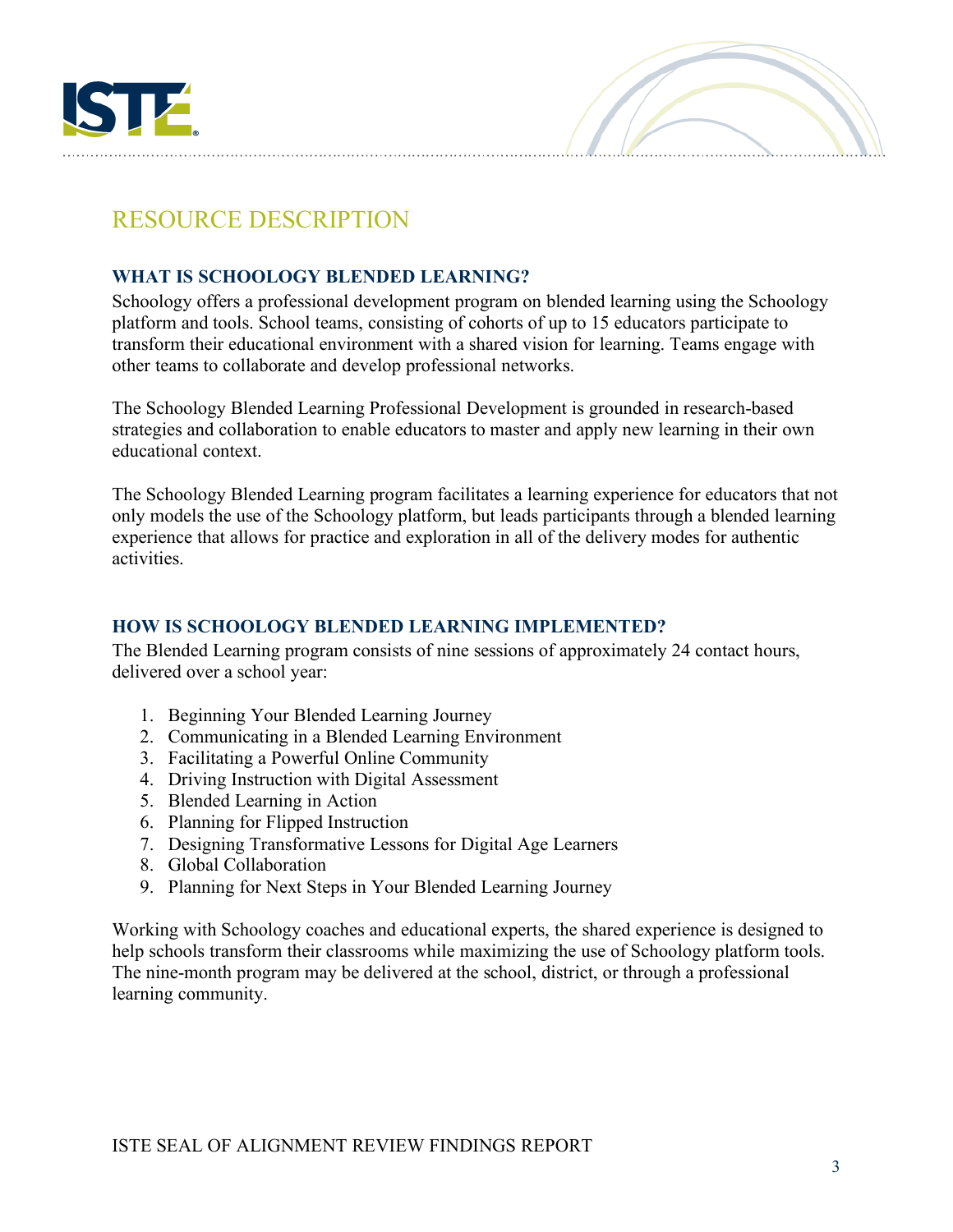

# ISTE SEAL OF ALIGNMENT REVIEW

**Product:** Schoology Blended Learning Professional Development **Company:** Schoology **Date of Award:** August 2018

#### **REVIEW METHODOLOGY**

ISTE Seal of Alignment reviews are conducted by a panel of education and instructional experts. Reviewers use data collected both separately and collectively to determine how a solution addresses specific elements described in each of the indicators of the ISTE Standards. Special instruments are used by reviewers to collect data on potential alignment across all resource materials. Alignment is determined based on the extent to which all or some of specific elements are addressed within the materials. Reviewers conduct regular calibrations to assure the validity and reliability of the results and final review findings are combined for an overall score for alignment on each individual indicator.

The Schoology Blended Learning resource was reviewed for alignment against the ISTE Standards for Educators, at the Proficiency level. A Seal of Alignment at the Proficiency level recognizes high quality resources designed to develop skills needed to meet the ISTE Standards indicators. The evidence found in the Schoology Blended Learning program supports a strong alignment to the ISTE Standards for Educators.

#### **SCOPE OF REVIEW**

During the review process for the Schoology Blended Learning program, reviewers:

- collected data on when and how each activity addressed specific skills and knowledge described in the ISTE Standards for Educators.
- compiled findings to determine overall alignment across all ISTE Educator standards and indicators.
- used aggregate findings to form the basis of the overall alignment results.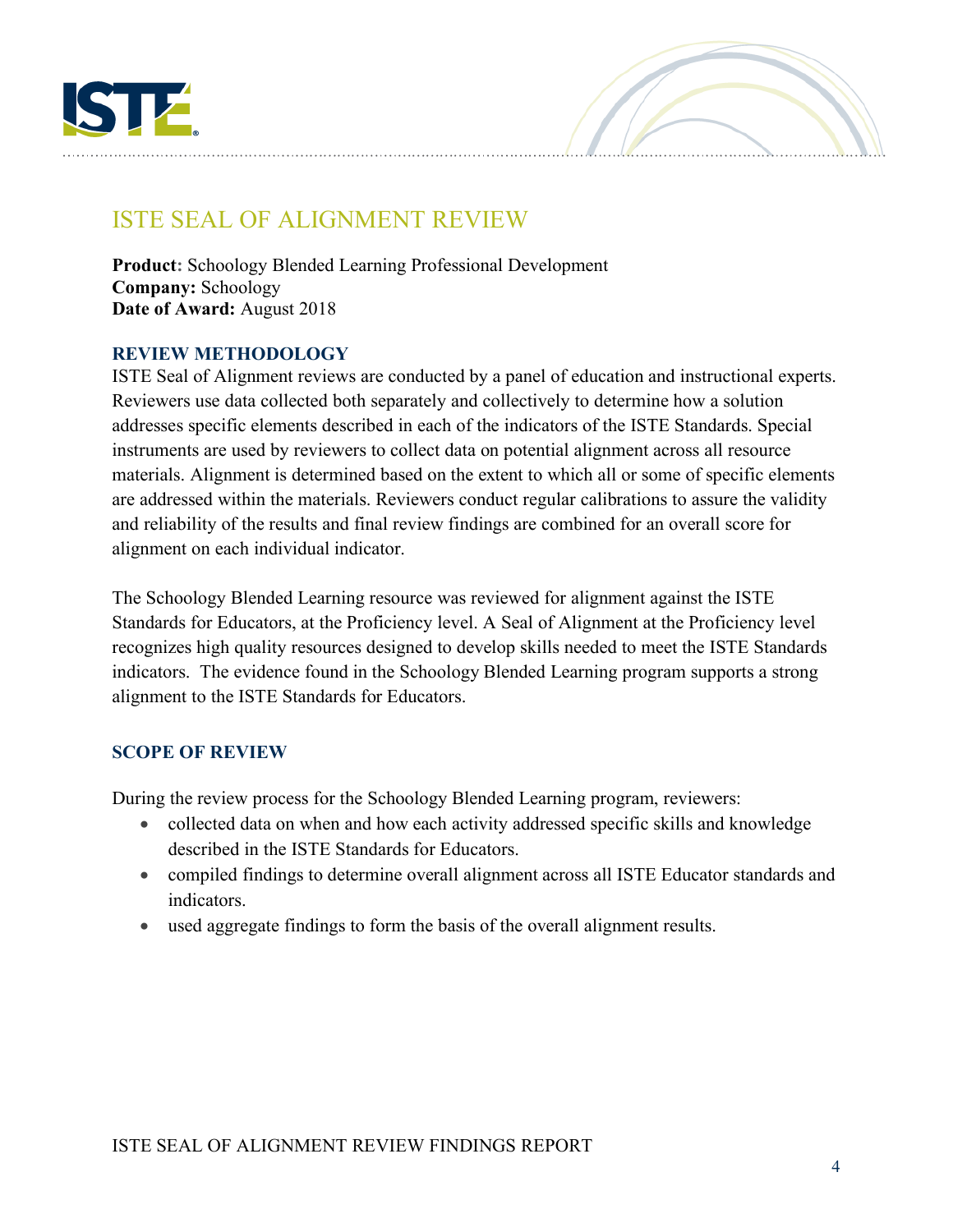

#### **REVIEW FINDINGS**

The Schoology Blended Learning resource aligns to the following indicators of the ISTE Standards for Educators:



The Schoology Blended Learning resource aligns to the ISTE Standards for Educators at the proficiency level in the following ways:

| <b>ISTE Standard</b>                                                                                                                                   | <b>Finding Statement</b>                                                                                                                                                      |
|--------------------------------------------------------------------------------------------------------------------------------------------------------|-------------------------------------------------------------------------------------------------------------------------------------------------------------------------------|
| 1. Learner                                                                                                                                             |                                                                                                                                                                               |
| 1.a. Set professional learning goals to explore and<br>apply pedagogical approaches made possible by<br>technology and reflect on their effectiveness. | Throughout the program there are embedded<br>activities for reflection, goal setting, and self-<br>assessment.                                                                |
| 1.b. Pursue professional interests by creating and<br>actively participating in local and global learning<br>networks.                                 | There are many opportunities for learners to<br>design a learning pathway that addresses their<br>individual interests and skill development.                                 |
| 1.c. Stay current with research that supports<br>improved student learning outcomes, including<br>findings from the learning sciences.                 | Activities in the program design are based on<br>adult learning science, and the presentation of<br>concepts related to blended learning cite<br>research and best practices. |
| 2. Leader                                                                                                                                              |                                                                                                                                                                               |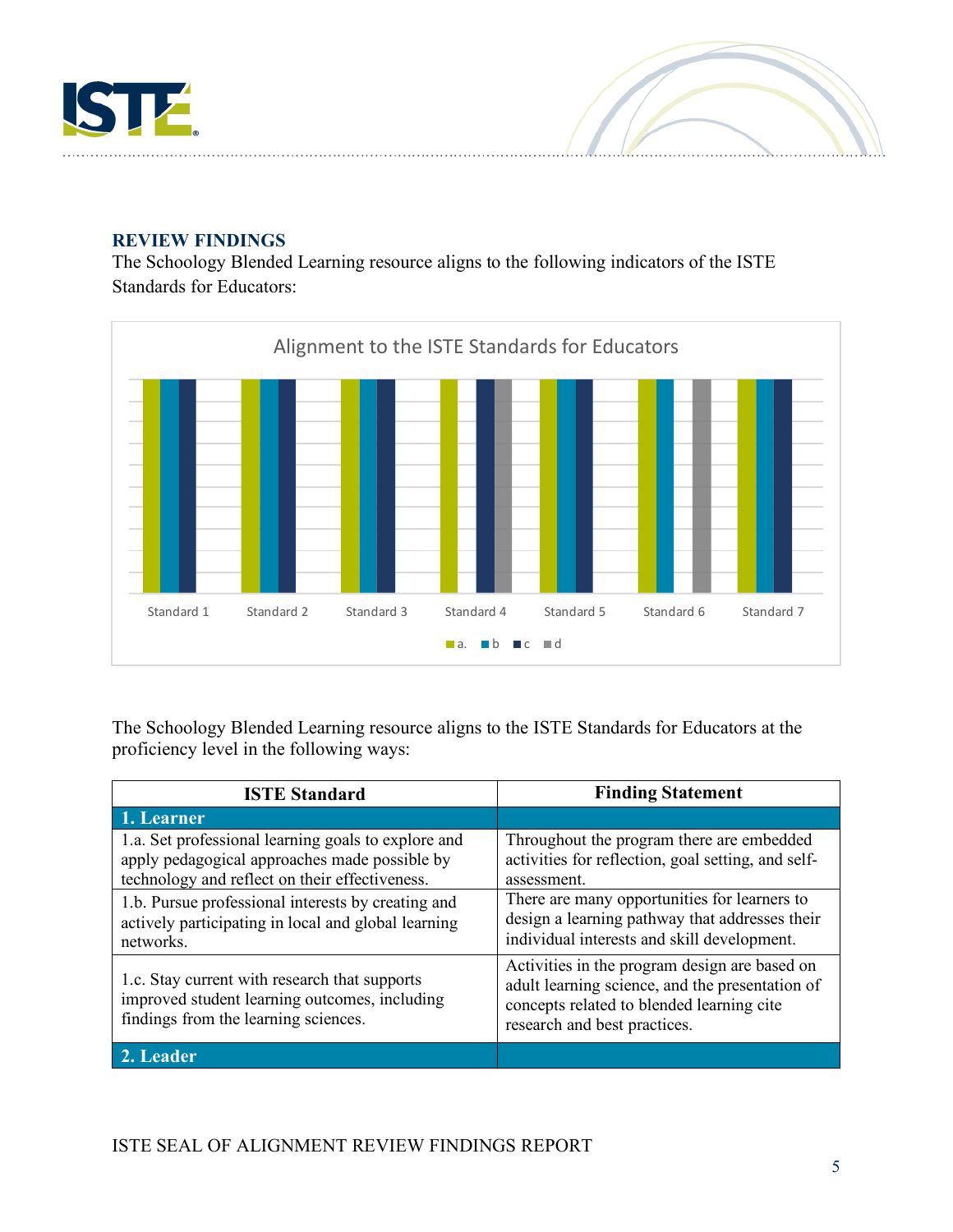

| 2.a. Shape, advance and accelerate a shared vision<br>for empowered learning with technology by engaging<br>with education stakeholders.                                          | As part of the delivery model of school or<br>district teams participating together, there are<br>multiple activities that direct participants to<br>engage in local and wider vision setting and<br>goal setting.                                                            |
|-----------------------------------------------------------------------------------------------------------------------------------------------------------------------------------|-------------------------------------------------------------------------------------------------------------------------------------------------------------------------------------------------------------------------------------------------------------------------------|
| 2.b. Advocate for equitable access to educational<br>technology, digital content and learning opportunities<br>to meet the diverse needs of all students.                         | When presenting activities for designing<br>assessments and delivery strategies, multiple<br>modes and tools are included to promote equity<br>of access and meeting the needs of diverse<br>learners.                                                                        |
| 2.c. Model for colleagues the identification,<br>exploration, evaluation, curation and adoption of new<br>digital resources and tools for learning.                               | The program architecture is built to model and<br>practice the curation and evaluation of new<br>strategies and tools built within the Schoology<br>platform and external.                                                                                                    |
| 3. Citizen                                                                                                                                                                        |                                                                                                                                                                                                                                                                               |
| 3.a. Create experiences for learners to make positive,<br>socially responsible contributions and exhibit<br>empathetic behavior online that build relationships<br>and community. | For learners, the collaborative tools and<br>multiple strategies for online communication<br>are woven throughout the program design;<br>when exploring strategies and tools for<br>students, these same concepts and strategies<br>are modeled from the student perspective. |
| 3.b. Establish a learning culture that promotes<br>curiosity and critical examination of online resources<br>and fosters digital literacy and media fluency.                      | The program design, activities, and tasks<br>interweave this indicator into multiple<br>contexts.                                                                                                                                                                             |
| 3.c. Mentor students in safe, legal and ethical<br>practices with digital tools and the protection of<br>intellectual rights and property.                                        | Teachers implementing the tools and strategies<br>presented in the program will be mentoring<br>students in safe, legal, and ethical practices.                                                                                                                               |
| 3.d. Model and promote management of personal<br>data and digital identity and protect student data<br>privacy.                                                                   |                                                                                                                                                                                                                                                                               |
| 4. Collaborator                                                                                                                                                                   |                                                                                                                                                                                                                                                                               |
| 4.a. Dedicate planning time to collaborate with<br>colleagues to create authentic learning experiences<br>that leverage technology.                                               | School and district teams participating in the<br>program are given multiple opportunities to<br>collaborate on how Blended Learning may be<br>implemented in their educational context.                                                                                      |
| 4.b. Collaborate and co-learn with students to<br>discover and use new digital resources and diagnose<br>and troubleshoot technology issues.                                      |                                                                                                                                                                                                                                                                               |
| 4.c. Use collaborative tools to expand students'<br>authentic, real-world learning experiences by<br>engaging virtually with experts, teams and students,                         | The wide variety of tools and strategies<br>presented demonstrate how teachers may<br>create authentic, real-world learning, and how                                                                                                                                          |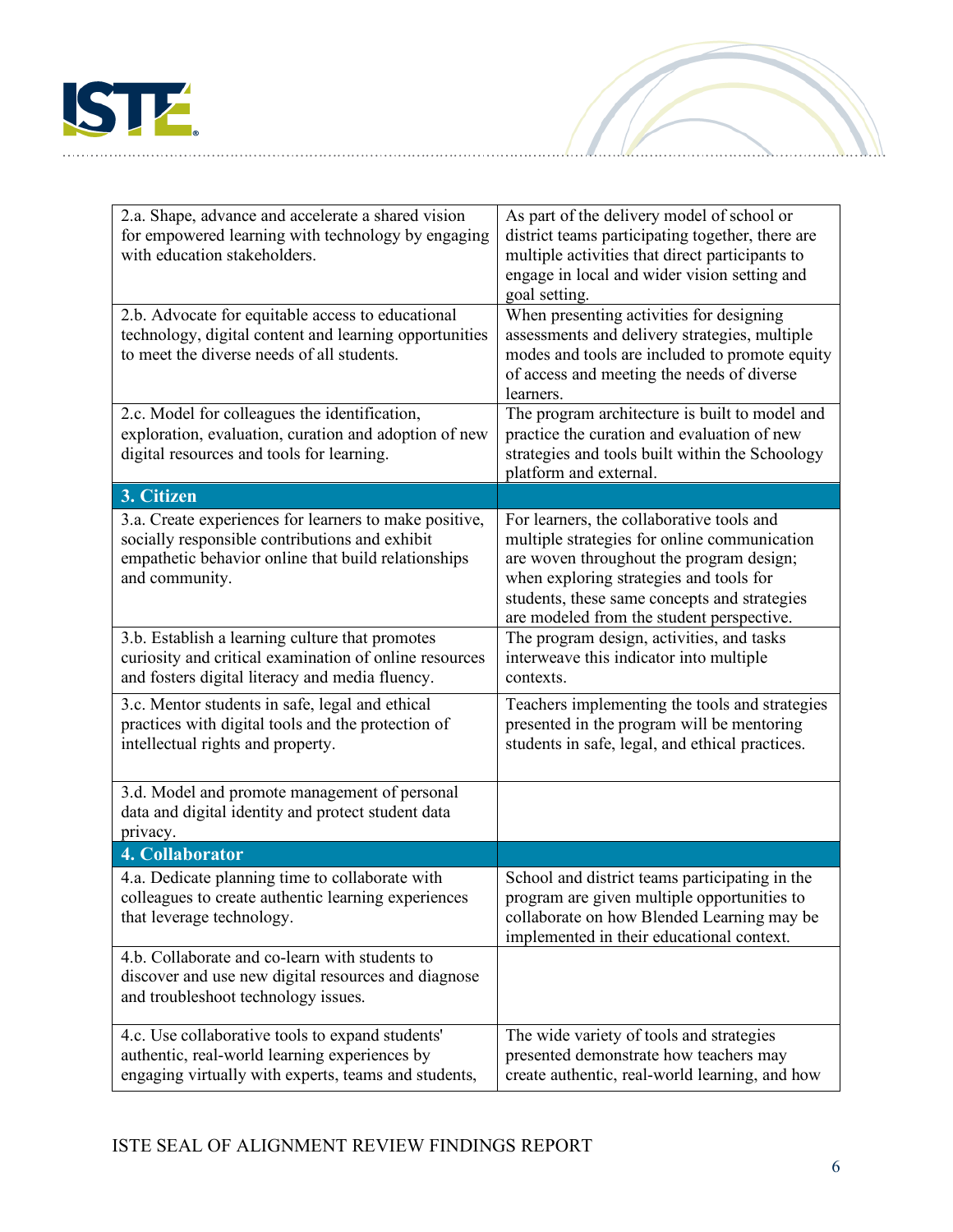

| locally and globally.                                                                                                                                                  | to engage students in taking ownership of their<br>learning process.                                                                                                                                                                                          |
|------------------------------------------------------------------------------------------------------------------------------------------------------------------------|---------------------------------------------------------------------------------------------------------------------------------------------------------------------------------------------------------------------------------------------------------------|
| 4.d. Demonstrate cultural competency when<br>communicating with students, parents and colleagues<br>and interact with them as co-collaborators in student<br>learning. | The Schoology platform provides tools to<br>invite parental and community involvement<br>with real examples of how effective<br>communication can be achieved.                                                                                                |
| 5. Designer                                                                                                                                                            |                                                                                                                                                                                                                                                               |
| 5.a. Use technology to create, adapt and personalize<br>learning experiences that foster independent learning<br>and accommodate learner differences and needs.        | The assessment tools, program content design,<br>and workflow strategies are presented through<br>the lens of personalized learning.                                                                                                                          |
| 5.b. Design authentic learning activities that align<br>with content area standards and use digital tools and<br>resources to maximize active, deep learning.          | There are dedicated opportunities and tasks<br>demonstrating in how to use the Schoology<br>platform for designing real-world tasks and<br>authentic learning.                                                                                                |
| 5.c. Explore and apply instructional design principles<br>to create innovative digital learning environments<br>that engage and support learning.                      | Program content is grounded in learning<br>science and design with citations and<br>appropriate references included for learners.                                                                                                                             |
|                                                                                                                                                                        |                                                                                                                                                                                                                                                               |
| <b>6. Facilitator</b>                                                                                                                                                  |                                                                                                                                                                                                                                                               |
| 6.a. Foster a culture where students take ownership<br>of their learning goals and outcomes in both<br>independent and group settings                                  | Program content is designed to fully align to<br>this indicator with activities, discussion<br>prompts, and key learnings that explore the<br>concepts in active learning.                                                                                    |
| 6.b. Manage the use of technology and student<br>learning strategies in digital platforms, virtual<br>environments, hands-on makerspaces or in the field.              | Teachers who complete this program will have<br>gained a comprehensive understanding and<br>ability to manage digital environments, select<br>the appropriate digital tool/strategy for the<br>activity/task, and engage students in the<br>learning process. |
| 6.c. Create learning opportunities that challenge<br>students to use a design process and computational<br>thinking to innovate and solve problems.                    |                                                                                                                                                                                                                                                               |
| 6.d. Model and nurture creativity and creative<br>expression to communicate ideas, knowledge or<br>connections.                                                        | A variety of communication/collaboration<br>tools are modeled and practiced over the<br>entirety of the program so that learners may<br>experience the differences and approaches in<br>each and make decisions depending on the<br>need.                     |